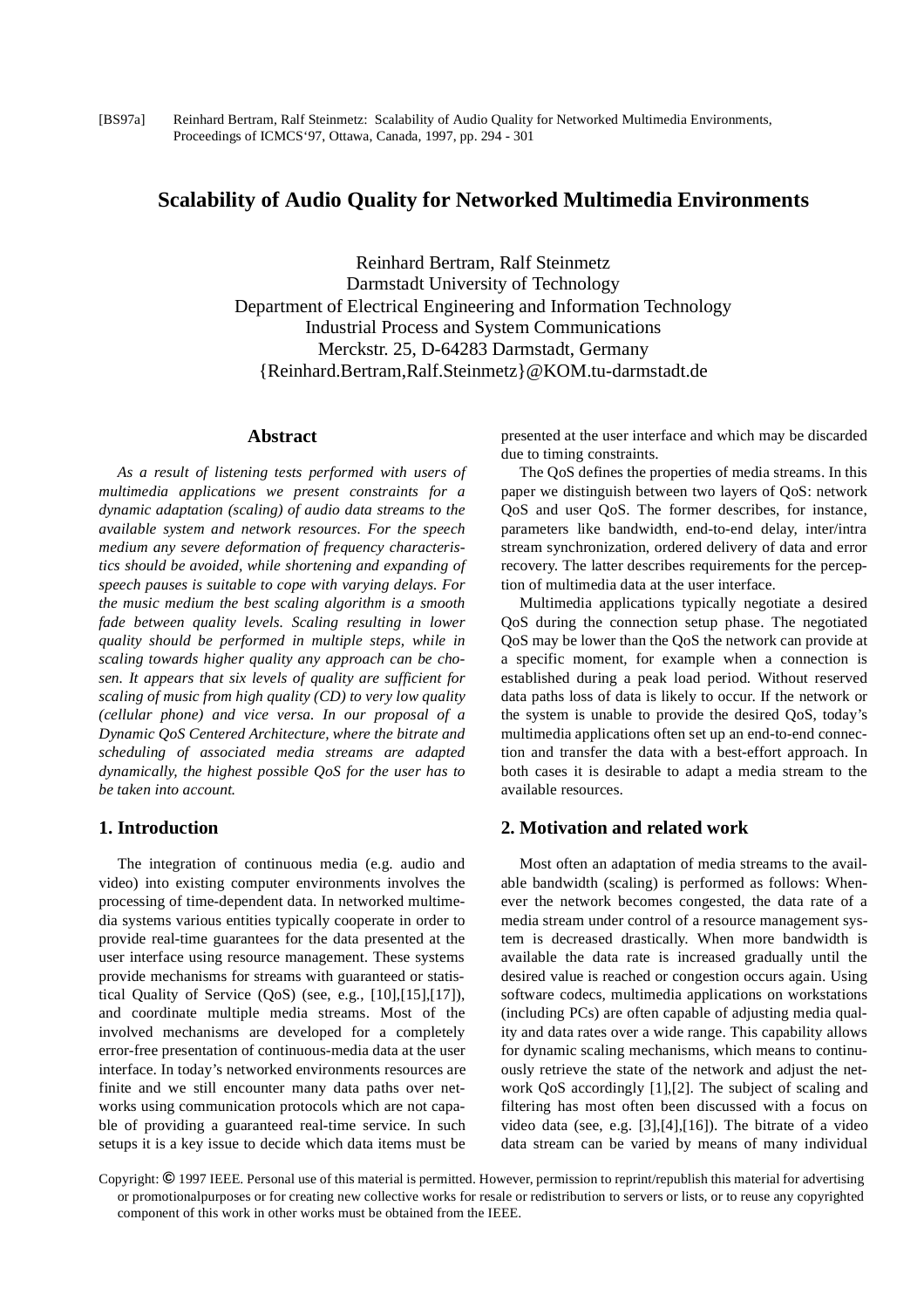parameters like the frame rate, the video spatial resolution, and the DCT parameter quantization.

One possible implementation of a dynamic QoS control system can be found in [\[8\].](#page-7-0) However, most of the proposed scaling mechanisms still do not account for user QoS. Varying video quality may annoy the user of multimedia applications more than a slightly lower quality that remains constant for a longer period of time. It is the purpose of the work outlined in this paper to find out the constraints for the scaling of multimedia data based on the human perception of quality changes.

We focus on the scaling of audio data, which needs to be kept under limited constraints, because "the ear is surprisingly sensitive to sound variations lasting only a few milliseconds. The eye, in contrast, does not notice changes in light level that last only a few milliseconds" [\[14\].](#page-7-0) The real-time nature of audio (and video) data streams and the variety of incompatible encoding schemes used for different types of audio makes it hard to find suitable dynamic scaling mechanisms. Most audio encoding algorithms are optimized for certain types of audio signals and some discrete bitrates. Hence, for a significant change of bitrates (for example in the range from cellular phone audio to CD audio) or a change of the audio type the encoding must be changed as well. A rough comparison of some standardized speech encoding schemes is given in Table 1.

| Encoding scheme            | <b>B</b> itrate | Quality  | Delay              |
|----------------------------|-----------------|----------|--------------------|
|                            | [kbit/s]        | $[MOS]*$ | $\lceil ms \rceil$ |
| PCM: ITU-R Rec. G.711      | 64              | 4.10     | 0.125              |
| ADPCM: ITU-T Rec. G.726    | 32              | 3.85     | 0.125              |
| LD-CELP: ITU-T Rec. G.728  | 16              | $3.61 -$ | 0.625              |
|                            |                 | 3.85     |                    |
| CS-ACELP: ITU-T Rec. G.729 | 8               | 3.92     | 15                 |
| <b>GSM FR: RPE-LTP</b>     | 13              | 3.50     | 20                 |
| IS-54: Mobile USA          | 8               | 3.54     | 20                 |
| JDC HR: Mobile Japan       | 3.45            | 2.82     | 48                 |

# **Table 1: Comparison of some standardized speech encoding schemes [\[11\]](#page-7-0)**

\* MOS: Mean Opinion Scale, se[e Table](#page-2-0) 2

Human perception of aural data varies from person to person. It is based on different notions of good sound quality, musical skills, age, hearing defects and many other issues. Therefore, any experiment to define user QoS must take into account these variations.

The remainder of this text is organized in 4 sections: Section 3 gives a brief overview of subjective assessment techniques. Our experiments and the respective results are presented in Section 4. Implications on scaling mechanisms based on our results follow in Section 5. A glimpse of our implementation of these scaling mechanisms can be found in the proposed Dynamic QoS Centered Architecture outlined in Section 6.

# **3. Subjective assessment of impairments in audio systems**

The main differences between common subjective assessment methods result from the addressed environment of these tests: broadcast or telecommunications. While telecommunication originated tests primarily address speech transmission problems (like listening effort), broadcast originated tests primarily address small impairments caused by audio transmission. Most of these methods focus on *small* impairments. The required effort in time, manpower and expenses during the subjective assessment of impairments in audio systems lead to the development of "objective perceptual audio assessment" methods. Evaluation of proposed objective methods currently takes place within ITU-R working group 10-4. It turns out that objective methods are well suited for the evaluation of impairments near masked thresholds, but not applicable for severely distorted signal[s \[6](#page-7-0)].

Simplified methods for the subjective assessment of impairments in audio systems were proposed by, e.g., [\[12\]](#page-7-0). Those methods still require high effort and are mainly applicable for the development of new audio codecs. They allow a comparison of new codecs to a standard version for which previous listening tests were performed using the methods proposed in the recommended standar[d \[5](#page-7-0)].

"Conversation-opinion tests" are primarily designed to test telephone equipment in a two-way conversation under laboratory conditions and well-defined background noise, (see, e.g. [\[7\]](#page-7-0) Annex A). It would be challenging to set up such a test environment for multimedia teleconferences.

"Listening tests" comprise three different test set-ups. In the first method the subjects (listeners) have to rate the presented samples by absolute grades (without any given reference sample). In the second the subjects are asked to do a (most often) pairwise comparison of given samples. The third form uses a "double-blind triple-stimulus with hidden reference" technique, which is a combination of the former two. Examples of the three methods are:

- Absolute Category Rating (ACR)[: \[7](#page-7-0)] Annex B
- Originating from the former CCITT this test is intended to rate telephony equipment. The speech material is presented without references and the subjects are asked to judge each sample according to a non-continuous listening effort scale or a loudness preference scale, both of which are applicable to multimedia environments.
- Degradation Category Rating (DCR)[: \[7](#page-7-0)] Annex D The stimuli are presented to the listeners by pairs (A-B) or repeated pairs (A-B-A-B) where A is the quality reference sample and B the same sample processed by the system under evaluation. The purpose of the reference sample is to anchor each judgement by the listeners. Some "null pairs" (A-A), at least one for each speaker, are included to check the quality of anchoring. The lis-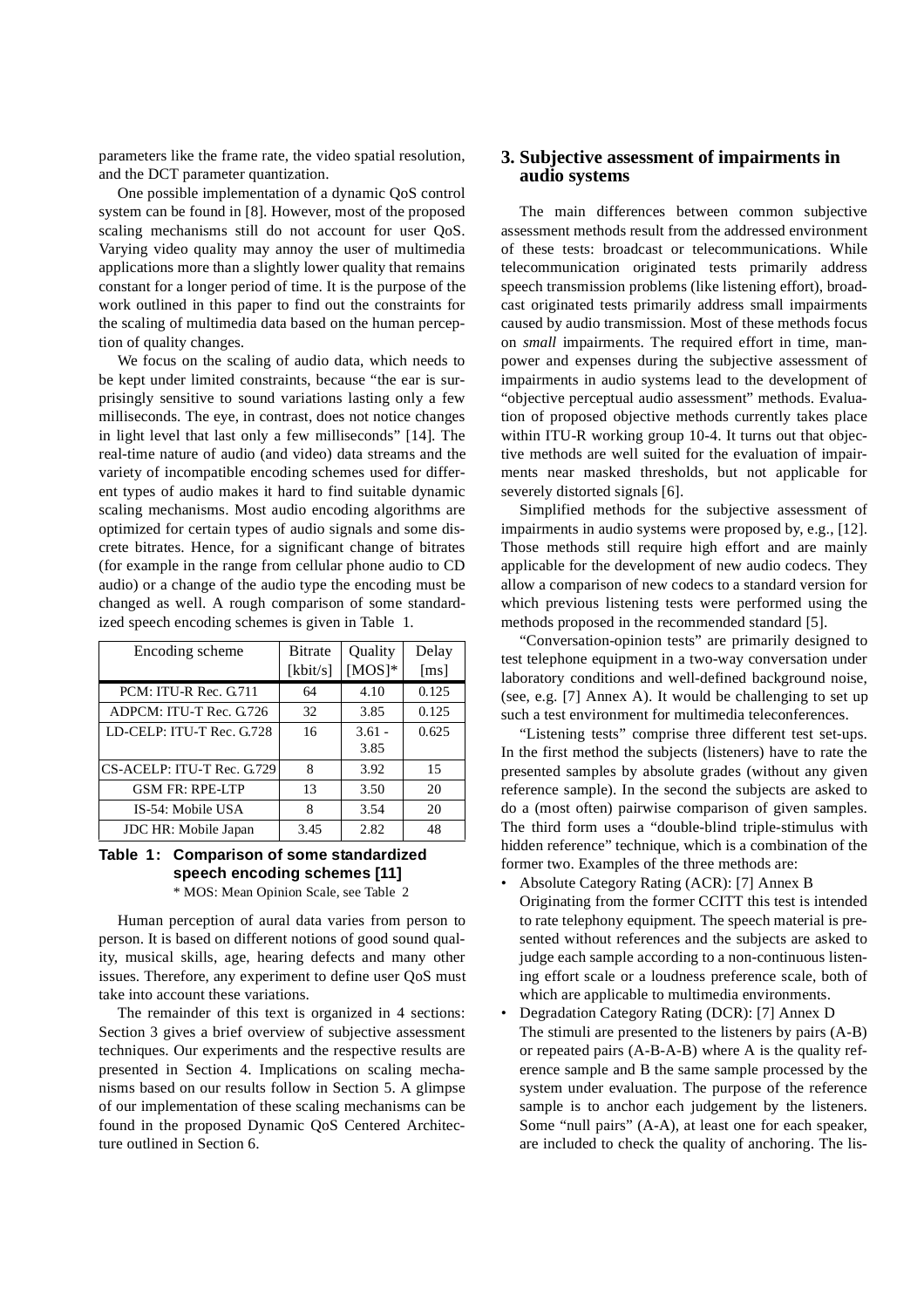<span id="page-2-0"></span>teners are instructed to rate the conditions according to a five point non-continuous degradation category scale.

Reference metho[d \[5\]](#page-7-0):

The "double-blind triple-stimulus with hidden reference" method has been found to be especially sensitive, to be stable and to permit accurate detection of small impairments. Therefore it should be used for tests of systems generating small impairments.

In the preferred and most sensitive form of this method, one subject at a time is involved and the selection of one of three stimuli ("A", "B", "C") is at the discretion of this subject. The known reference is always available as stimulus "A". The hidden reference and the object under test are simultaneously available, but are "randomly" assigned to "B" and "C", depending on the trial. In each trial the subjects are asked to rate the perceived difference (if any) between "B" and "A" on the one hand and the difference between "C" and "A" on the other hand using the five-grade scale shown below. Two grades must therefore be given on each trial, one for "B" and one for "C". At least one grade of "5.0" is expected to be given on each trial. The presented continuous scale (Table 2) uses the scores only as anchor points.

| Score | Category                     |  |
|-------|------------------------------|--|
| 5.0   | Imperceptible                |  |
| 4.0   | Perceptible but not annoying |  |
| 3.0   | Slightly annoying            |  |
| 2.0   | Annoying                     |  |
|       | Very annoying                |  |

# **Table 2: Five-Grade impairment scale [\[5\]](#page-7-0) (MOS)**

All of the test methods presented above foresee a statistical pre- and post-screening of the subjects to test their reliability. The test setup is typically a laboratory with professional audio equipment and well-defined acoustic characteristics including background noise level.

[\[9\]](#page-7-0) lists categories of impairments which may occur with digital coding or transmission techniques. Some of these are applicable only to high quality audio while others are subject to be investigated in our context of multimedia applications. For example, our tests were performed with forced impairments from the following categories: quantization defect, deformation of frequency characteristic, extra sound, missing sound. Hence, we did not assess the impairment of sound quality by single artifacts but a degradation of overall sound quality in discrete large steps.

For severely impaired audio no reference assessment method exists, so we decided to merge some of the proposed methods without requiring the well defined listening conditions. Our tests were intended to find constraints on the perception of *noticeable* changes in audio quality, which are not going to be masked by higher background

noise or slightly different listening conditions for individual subjects. Changes in audio quality may result from changing audio encoding algorithms, but not necessarily result in a change of the *perceived* audio quality.

The measurement of an aural impression still should take into account the listening environment, the program material (the excerpts) as well as the experience and expectation of the subjects.

# **4. Experiments and results**

As a first step we defined the target application domain to be networked multimedia applications running on workstations and mobile equipment utilized by users with typically no specific musical skills.

Considering the target environment we decided to use only two different excerpts for the investigation: Contemporary music and speech. The specific excerpts (see Table 3) were selected by a selection panel in which one of the authors and one of the later subjects participated.

| description           | source           |  |
|-----------------------|------------------|--|
| Contemporary Jazz/Pop | <b>OPCD-6003</b> |  |
| Male German Speech    | DG 435 460-2     |  |

### **Table 3: Program excerpts used during the tests**

To define the specific set of parameters to be investigated we ran a set of preliminary experiments where many parameters were varied. These preliminary experiments showed:

- The tests need to take place in a low to medium noise environment in order to maintain subject concentration during the sessions.
- The total session time should not exceed 1hour for untrained subjects.
- Six levels of quality are sufficient in the range from CD to mobile cellular phone-(GSM in Europe) like quality for the purpose of our investigations.
- It is important to select people with different aural capabilities (musical background/knowledge).
- It is better to keep the sound quality constant for a minimum time of ten seconds to allow for an adaptation of the ear. Shorter times seem to confuse the subjects, while longer periods unnecessarily lengthen the time for each experiment.
- One of the major influencing factors related to the grades (given by the subjects) is the playback device used for the test. In a typical multimedia application environment one cannot expect to find studio reference equipment, so we used different devices mixed randomly between the subjects under test. A list of the specific devices can be found i[n Table 5](#page-3-0).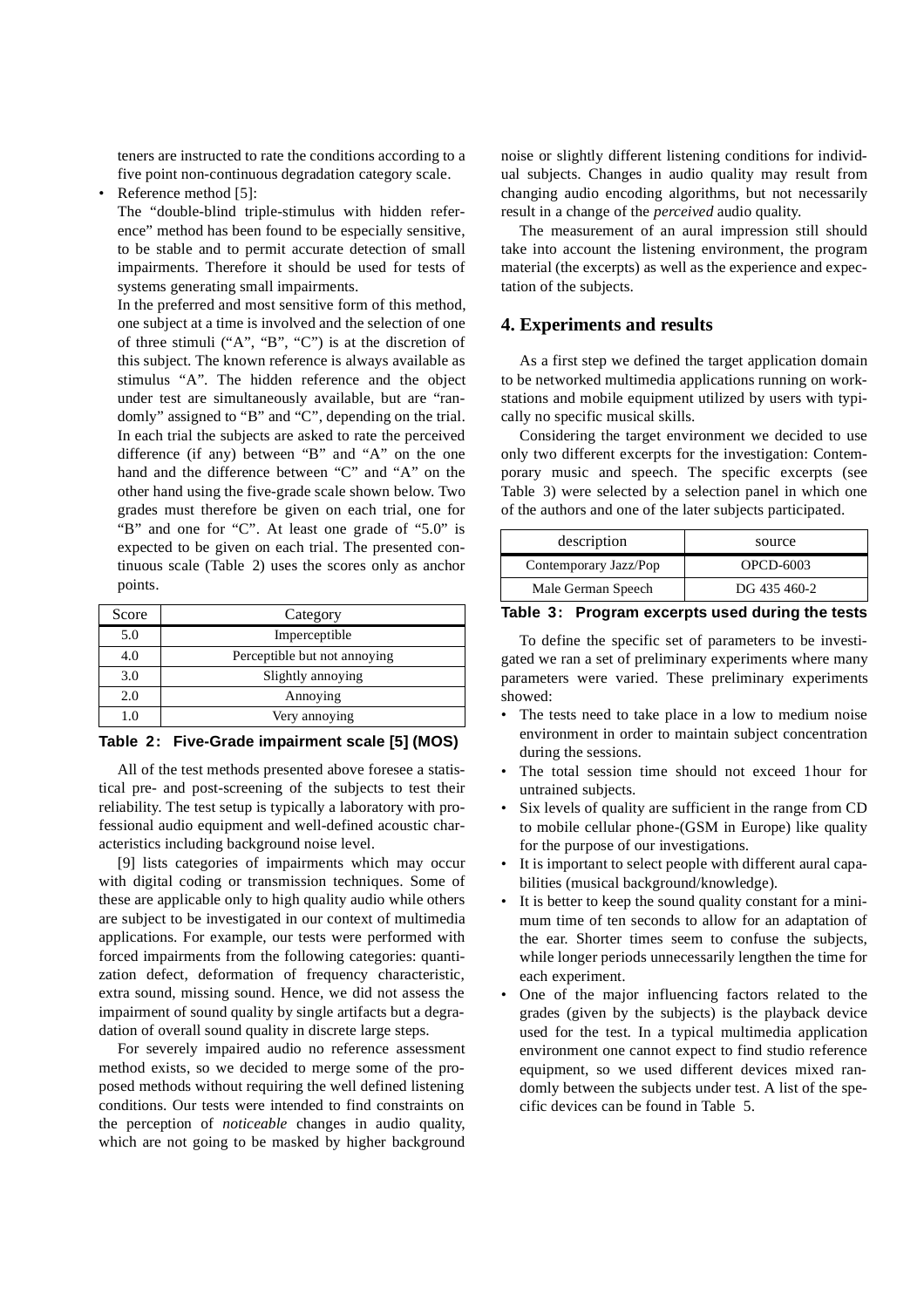<span id="page-3-0"></span>

| Quality                                            | HighPassFilter | LowPassFilter   Filter Level |           | Ouantization                               | Limiter                           | NoiseReduction                                                                            |
|----------------------------------------------------|----------------|------------------------------|-----------|--------------------------------------------|-----------------------------------|-------------------------------------------------------------------------------------------|
| $O1$ ; CD                                          | none           | none                         | 0.0dB     | none                                       | none                              | none                                                                                      |
| $O2$ ; MM-PC                                       | 210Hz 18dB     | 4800 Hz 18dB                 | $+3.4$ dB | none                                       | none                              | none                                                                                      |
| Q3; Telephone                                      | 300 Hz 18dB    | 3400Hz 18dB                  | $+5.2$ dB | none                                       | none                              | none                                                                                      |
| O4: Radio                                          | 500 Hz 18dB    | 2000 Hz 18dB                 | $+8.4$ dB | none                                       | none                              | none                                                                                      |
| O5; Mini-Radio                                     | 560Hz 36dB     | 1800Hz 36dB                  | $+12.4dB$ | none                                       | none                              | none                                                                                      |
| <b>O</b> <sub>6</sub><br>approximately<br>GSM-like | 830Hz 36dB     | 1200Hz 36dB                  | $+18.0dB$ | 8bit<br>dithering: type1<br>shaping: ultra | $-0.1$ dB<br>threshold<br>$-10dB$ | broadband $-18$ dB; att: $5$ ms<br>rel: 2ms; smoothing 80%<br>High shelving: 1200 Hz -6dB |

**Table 4: Levels of audio quality used during the final tests**

| device       | description                | environment            |
|--------------|----------------------------|------------------------|
| cassette     | medium quality             | low to medium surround |
| recorder     | children's cassette player | noise; office          |
| high quality | Sun Ultra1 with audio      | low to medium surround |
| Multimedia   | card connected to a HiFi   | noise; office          |
| PC device    | amplifier and speakers     |                        |
| HiFi         | typical home HiFi          | low surround noise     |
|              | equipment                  |                        |

**Table 5: Playback Devices used during the tests**

- For the purpose of possible later enhancements it is better to use a continuous scale only, as the five-grade non-continuous scale showed no significant difference.
- Different hearing positions for individual subjects show no significant influence, especially when listening to severely impaired audio data.

We have chosen the lowest level of quality to be cellular phone-like (GSM), because in an integration of mobile phones into networked multimedia systems, audio data originating from mobile phones will be coded in such a low quality. Each session consisted of samples we created in a professional recording studio by applying various digital filters to different sections of the given excerpt. For a list of the quality levels used during the experiments, see Table 4.

Prior to the beginning of the experiment we introduced the sessions by explaining the purpose of the tests and the scale [\(Table 2](#page-2-0)), which was translated to German as in [\[12\]](#page-7-0). We also instructed the subjects to concentrate on the *change in quality* as opposed to the quality itself. Most often multiple subjects participated in a listening session. The loudness of the reproduction was fixed for a complete session and could not be changed by the subjects. The samples for each session were played back sequentially with a 5sec gap in between.

We did not check the reliability of the subjects, as a post screening of all the subjects using a t-test method as proposed by [\[5\]](#page-7-0) is only useful when the members of the listening panel are expert listeners. The results are presented using *diffgrades* which are the grades rated by the subjects minus the maximum grade of 5.0 (as proposed by [\[5\]\)](#page-7-0).

Hence, 0.0 in the plots corresponds to 5.0 in the impairment scale. The mean diffgrades and the range in which the subjects rated is plotted for each trial in the session. For the jazz/pop sessions no.3 to no.5 a plot of the sequences in the time domain and the applied changes in quality can be found in the lower part of the result plots for each of the respective results. The different levels of sound quality refer to the levels listed in Table 4.

## **4.1 Session 1: Impairment of speech quality**

Session 1 was performed using a modified hidden reference method. The subjects were asked to use two scales for each trial – a listening effort scale [\(\[7\]](#page-7-0) Annex B) and a continuous impairment scale [\(Table 2](#page-2-0)) for audio quality. The stimuli were presented to the listeners by pair (A-B) where A was the sample under test and B was the quality reference sample. Each sample (male German speech) had a total playing time of 140sec. Sample A contained multiple severe impairments using quality levels listed in Table 4. No quantization effects were added, but an additional quality level of pitch shifting by 2/3 octave down was introduced to hide the speaker identity. These quality levels switched randomly between words, while no switch was made in the middle of single talk spurts. The subjects were asked to answer an additional question related to how many speakers they believed they listened to. As this effect is only obtainable when no reference was heard before, we could use only one trial to address this specific problem.

The results (shown in Fig. 1 and [Fig. 2](#page-4-0)) prove that speaker identity (mainly based on the frequency characteristics) is a very important factor in terms of speech quality. More than half of the subjects were not able to determine that there was only one speaker and not multiple speakers.



**Figure 1: Quality grades session 1**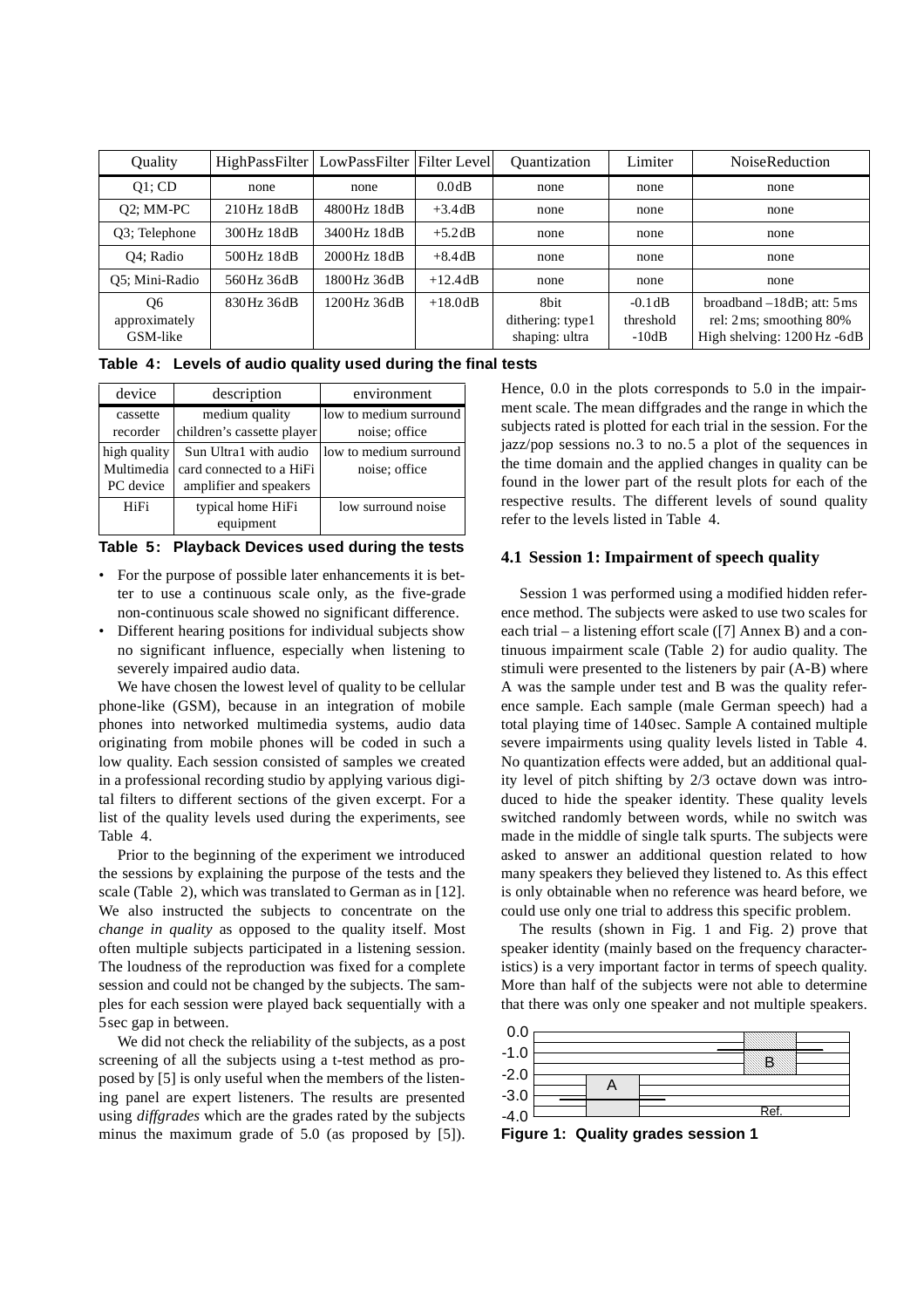<span id="page-4-0"></span>Any quality change resulting in a deformation of frequency characteristic should be avoided when scaling speech.

The absolute diffgrades are not comparable to the other sessions, because in this trial the complete range of quality levels was not known to the subjects.

### **4.2 Session 2: Speech pause variation**

Session 2 used a modified hidden reference method. The stimuli (male German speech) were presented to the listeners on repeated pairs (A-B-A-B) where A contained a variation of speech pauses and B was the quality reference sample. The variation of speech pauses consisted of a randomly chosen mixture of dilation and shortening adding to a total time of the sum of the original pauses. The audio quality level was kept constant. We found it very difficult to determine a fixed acceptable length for a pause, a relative factor is more suitable than using fixed lengths. The maximum pause shortening was a total removal of the pause, while the maximum pause dilation was chosen to be 4.0 times the pause of the original for pauses during the normal media flow. The absolute shortening and dilation of pauses should not exceed 2 seconds. In our preliminary test experience, the factor of 4.0 was indicated as the maximum acceptable dilation for an experienced listener, so untrained listeners, like the subjects which formed the basis of these tests, would tolerate them as well. The same scales as in session 1 were used.

The variation of speech pauses proved as an alternative approach to scale speech in the time domain. In this context it is interesting that the first (degraded) trial of this session received the highest average rate but also the lowest minimal rates (see leftmost area in Fig. 3). This happened





**Figure 2: Listening effort grades session 1**

 $-4.0$  Ref. Ref. Ref. **Figure 4: Listening effort grades session 2** due to the fact that some of the subjects *expected* a quality impairment without actually hearing one. The grades of the test of this session show that only a few subjects noticed a variation of the speech pauses (see Fig. 3 and Fig. 4).

Although we used a minimum pause shortening factor of 0.0 we recommend that speech pause shortening smaller than by a factor of 0.25 should be avoided. For speech pause dilation we recommend prolonging the original pause no more than by a factor of 4.0 and never exceeding 2 seconds as the absolute duration.

## **4.3 Session 3: Direction of music quality scaling**

For the jazz/pop sessions we used a modified ACR method. In the context of judging *changes in quality* and because it is unsuitable to define a reference quality change, an ACR method is the only possible test method.

The subjects were instructed to rate each complete sequence as a unit and not each change in quality by itself on a continuous scale.



### **Figure 5: Results session 3**

Session 3 consisted of four 80sec sequences where the subjects had to rate each of them individually. We tried to check for differences between an increase and a decrease in quality. All candidates rated an increase in quality better than a decrease (see Fig. 5). This is independent of the kind of increase (multiple-step or single-step). The situation is different when the quality is decreased: A multiple-step approach is preferred over a single-step approach.

#### **4.4 Session 4: Variation of music scaling method**

The main question behind the fourth session relates to the usefulness of multiple steps and a comparison with today's alternative (single-step) and the smooth fading approach when the quality is decreased and increased again. The session consisted of three 140sec sequences. Here the subjects had (first) to rank each sequence after



**Figure 6: Results from session 4**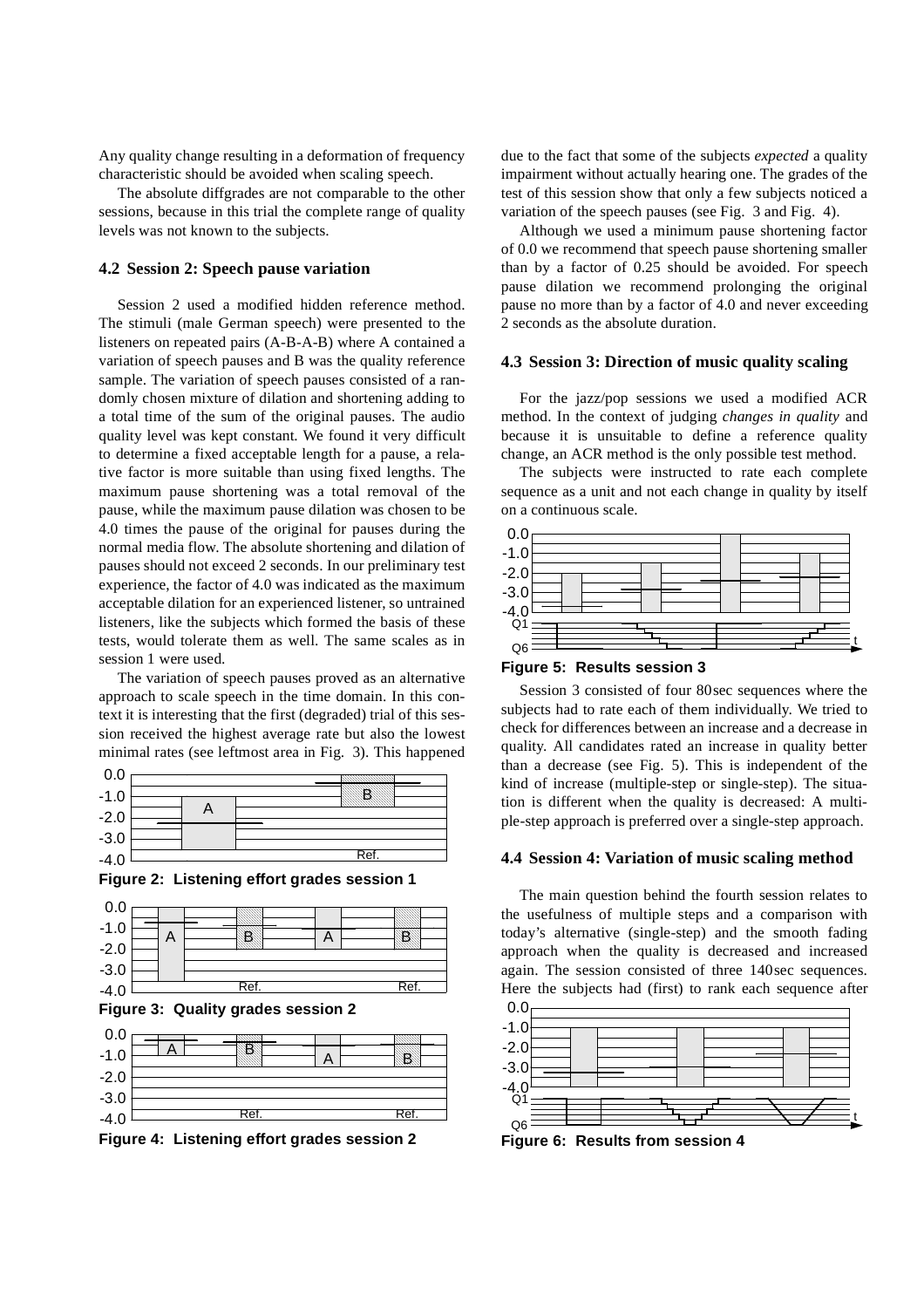playback of all three sequences and (second) to rate them individually using the impairment scale. This was used to anchor the judgements for this session relative to each other.

Fading turned out to be the best alternative in any case (see [Fig. 6\)](#page-4-0). Approximately half of the subjects preferred changes in quality via the multiple-step over the single-step approach, while the other half graded vice versa. From discussions with the subjects we derived the following: The first group prefers a smoother transition, while the second feels disturbed by many changes in quality.

### **4.5 Session 5: Discrete levels of music quality**

The final jazz/pop session was intended to verify our decision of using six quality levels and to answer questions about preferences in the direction of jumps in quality. The start level of a single jump was lowered from CD quality to cellular phone-like quality and back again. The height of the jumps was increased until either the minimum or the maximum quality level was reached. This adds to a total of 30 samples for this session – each with a duration of 35sec. The subjects were asked to rate every single change in quality as soon as the sample was played back. The results for decreasing quality are plotted in Fig. 7 and for increasing quality in Fig. 8.

In general all candidates rated larger changes in quality worse than changes by smaller steps and decreases in quality were rated worse than increases. This indicates that the subjects not only rated the changes in quality but also the absolute quality level. For the increase of quality there is no significant difference whether a transition occurs between 2 or more steps. This result is interesting, because session 3 showed that an increase in quality by the multiple-step and the single-step approach are similar in terms







**Figure 8: Results for session 5 (upwards)**

of subjective quality perception. Our interpretation is that smaller steps are preferable if the quality is expected to change often, while a large jump is preferred when the higher level of quality is expected to stay constant for a longer time.

### **5. Implications**

Analyzing the results one can clearly state that they were influenced by the expectations of the listeners and the actual equipment used. Most candidates who listened to the portable device gave better grades than those who listened to high quality equipment. It was revealed that the subjects tend to accept a variation of quality up to 3 levels below the level of quality of which the playback equipment is capable. System and network QoS should be restricted to this lower limit, i.e. during the connection setup phase a minimum QoS should be reserved and adaptation should only lead to media quality above this lower limit.

In most cases the subjects still noticed the difference of quality of adjunct steps. However, the change is sufficient to have such a step defined as another level of quality. This is true for music using the full-range audio spectrum, while for speech any changes in the quality level, which result in a deformation of frequency characteristic should be avoided. The results show that an increase in the number of steps makes quality changes during the transition from one step to an adjunct step less noticeable.

User QoS may be raised if audio coding is scalable to a higher extent than it is today, such that application and system software may control the audio data rate dynamically. It would also be helpful to have smooth transitions defined for changing the data rate. This would allow activation of fading capabilities and thereby enhance the audio user interface.

The comparison of increase and decrease in quality showed that a multimedia scaling system is, in general, free to choose the most suitable way and timing to adapt the QoS of the respective media stream whenever quality is going to be enhanced. Given the results from session 3 and 4 this is true as long as a decrease in quality is not expected to occur less than 10sec after the last increase; a situation where a single-step approach is preferable. However, any decrease in quality should be performed in smaller multiple steps. Applying this result to today's Internet technology is of no advantage for the communication and operating systems as the reaction to any congestion would only be a smooth decrease of the load. The TCP protocol uses the opposite approach with its well-known slow-start and fast-stop behavior, which makes it (for other reasons too) unfavorable for the transfer of audio data.

The fading approach results in higher grades compared to a multiple-step approach of changing quality; so this scheme should be used whenever scaling of audio data is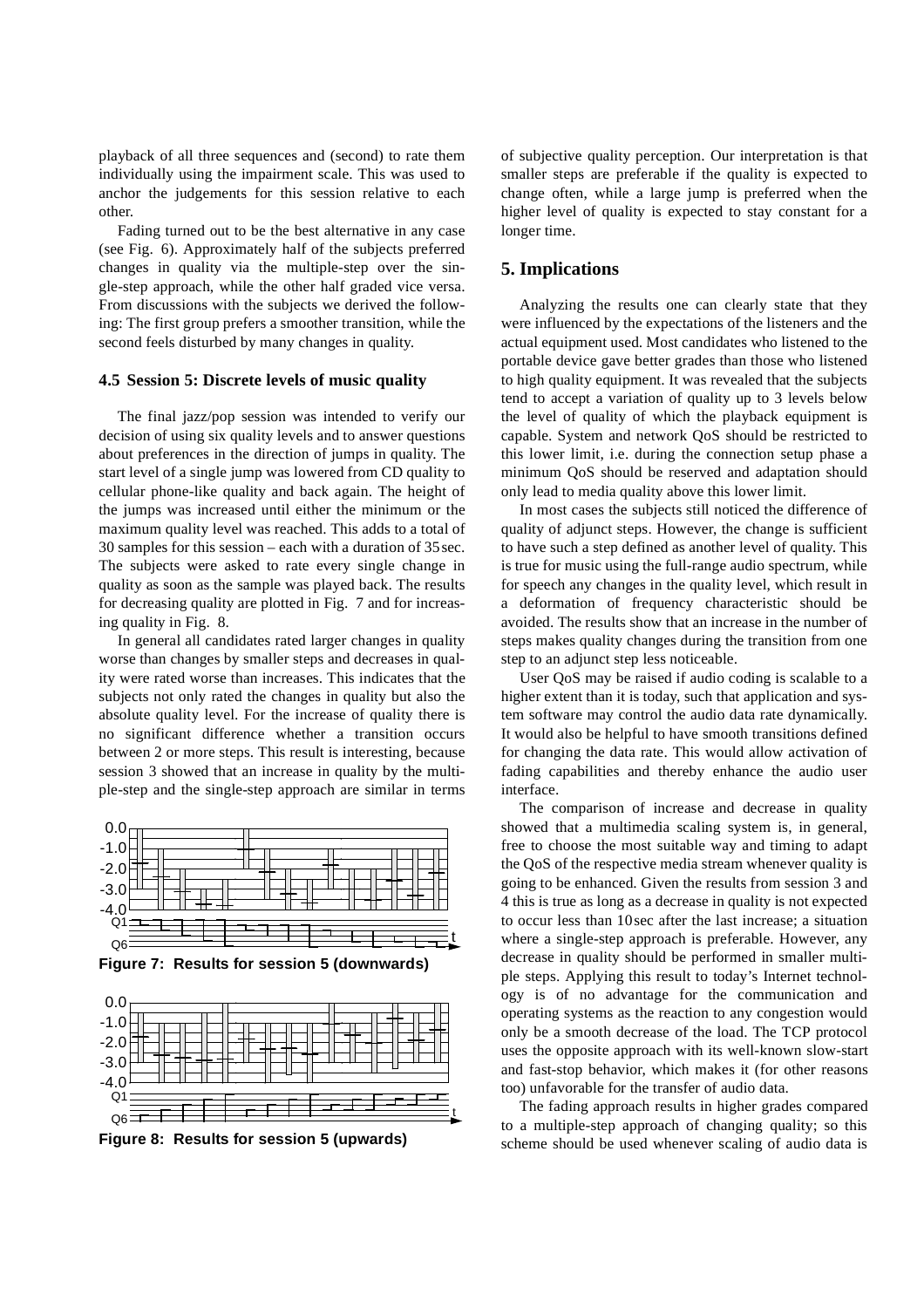needed. The same is expected for video data. Most of today's audio encoding schemes are optimized for specific bitrates; new encoding schemes, which allow scaling over a wide range need to be developed. Further research is certainly needed.

Sophisticated codecs exist for speech, hence it seems unnecessary to use a modification of frequency characteristics to reduce the bitrate of speech data. A field for further study is to recognize the content of an audio stream and to adapt the encoding accordingly.

A better user QoS might also be achieved by delaying audio streams containing speech to a certain extent until more data can be presented at the user interface. The maximum delay is determined by constraints resulting from our experiments (inter stream synchronization and the type of data transmitted). This allows the development of implementations to cope with varying network delays. A first snapshot of how such an implementation may look is shown in the next section. For reasons of inter stream synchronization it is often a bad approach to add extra delays, but in cases where no such constraints are violated it would add an alternative to catch up varying network delays.

# **6. Dynamic QoS Centered Architecture**

Our results of human perception related to the changes of QoS for audio described above allow the development of a scaling range with certain constraints. Without the development of new audio codecs capable of wide-range bitrate adaptation the proposed approach to change the bitrate of audio-streams containing music over a wide range is to switch the audio encoding scheme on-the-fly. A Dynamic QoS Centered Architecture needs therefore codecs processing audio streams which are self-contained; i.e., they need to make use of headers in which the type of encoding and the actual parameters for reproduction are listed.

Fig. 9 shows an example of one audio track (with 2 shown segments of information) and a second track with one media segment. The playback shall occur according to a well defined schedule. In this case at a certain point in time an over-utilization of resources may occur leading to errors at presentation time.

So far scaling is understood as the possibility to reduce or expand the capacity resources for a certain point in time. Scaling in terms of time normally refers to decrease the





**Figure 10:Reaction to resource over-utilization**

granularity of data in the time domain. For example video data can be scaled by reducing the frame rate.

Fig. 10a shows how traditional scaling occurs according to the needs and possibilities of the system environment; i.e. the bandwidth may be reduced.

Content-based scaling with the ability of scaling in the bandwidth-utilization and time domain leads to a new possibility of reducing network load. Given that the content is known to each instance (from sender to receiver), scaling is possible at the point an over-utilization of resources is recognized with only little loss of data because there is no need to ask the sender (in the form of e.g. choke packets) to slow down. With the exploitation of shortening and dilation of silence (speech) intervals, i.e. the possibility to shift data in the time domain, the resource management may additionally cope with time-dilation as a new dimension for scalability. Fig. 10b shows an example where by shifting of a speech segment of the first track in the time domain the overall schedule can be met without any further decrease of QoS.

The exploitation of such an adaptation is no problem when the scheduler knows the occurrence of talk spurts and silence intervals in advance. In this case all behavior is predictable and can be pre-computed.

The situation is different when an application allows for interactivity and provides mechanisms to change a schedule on-the-fly. At the moment of interaction the data to be displayed is selected and exactly at this point in time the schedule can be computed for the path recently selected.

In a scenario with live media data, the system can in general neither predict the advent of a silence interval nor determine the duration ahead. However, by the introduction of an artificial delay (see the parameter threshold in the algorithm on the following page) and a detection of a silence interval of some reasonable minimal duration (see parameter some-time-back) we can make use of our scaling approach in the time domain.

This algorithm has to be performed by a scaling manager instance which controls the "regulator" (or "stream adaptor") as shown in [Fig. 11.](#page-7-0) The regulator delivers the scaled data to the communication, manipulation and/or presentation components which are restricted in their total capacity. It is an issue of further study how these architectural components should be best placed in an overall sys- **Figure 9: Example of resource over-utilization**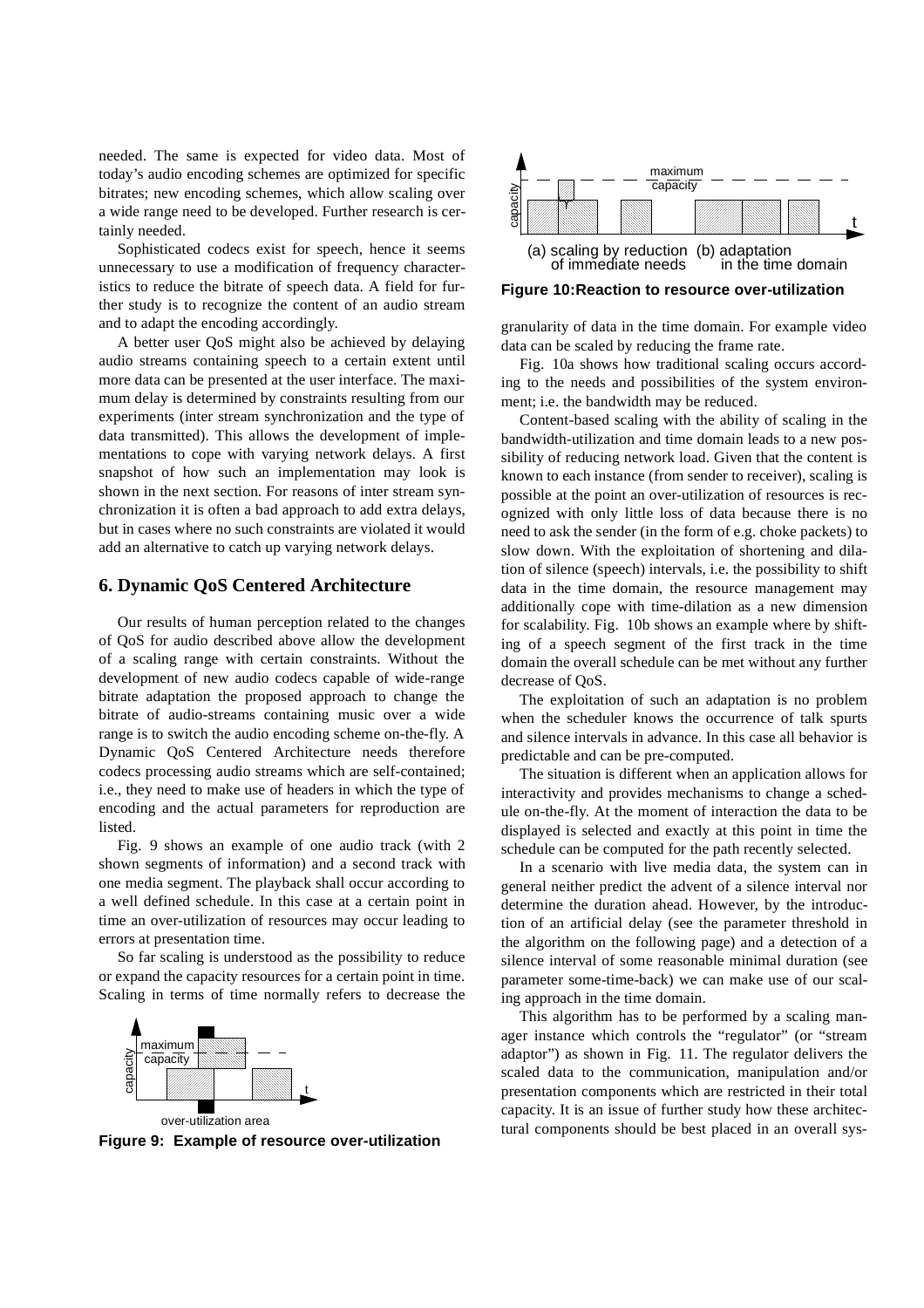<span id="page-7-0"></span>tem (instead of just having them located near the sender of the data stream). The following algorithm shows the operation in more detail:

#### DEFINE:

| threshold                   | algorithms to change the duration<br>improvements of QoS<br>activate the QoS scheduling algorithm                                     | = minimal value which allows to activate the<br>e.g., 1 ms would not make sense as any<br>computation would not lead to significant<br>e.g., 20 ms would be a suitable lower value to |
|-----------------------------|---------------------------------------------------------------------------------------------------------------------------------------|---------------------------------------------------------------------------------------------------------------------------------------------------------------------------------------|
|                             | algorithms in a predictive mode                                                                                                       | some-time-back = meaningful minimal duration to activate the<br>e.g. 5 ms silence may lead to a dilation of 20 ms<br>which may be helpful for QoS scheduling                          |
| COMPUTE:                    |                                                                                                                                       |                                                                                                                                                                                       |
| add-on-delay                | = compute (possible artificial additional<br>before)                                                                                  | end-to-end delay to be introduced based on<br>what the QoS specifies and agreed upon                                                                                                  |
| IF add-on-delay > threshold |                                                                                                                                       |                                                                                                                                                                                       |
| insert add-on-delay         |                                                                                                                                       |                                                                                                                                                                                       |
| DO for-ever                 |                                                                                                                                       |                                                                                                                                                                                       |
|                             | pass-data UNTIL silence-detected (now)                                                                                                |                                                                                                                                                                                       |
|                             | determine-schedule-opportunity                                                                                                        | (delay-mode &<br>skip-ahead-mode)                                                                                                                                                     |
| IF time-jump-to-be-done     |                                                                                                                                       |                                                                                                                                                                                       |
|                             | SKIP-in-time-domain (delay-or-skip-ahead-value)                                                                                       |                                                                                                                                                                                       |
| END DO for-ever             |                                                                                                                                       |                                                                                                                                                                                       |
| <b>ELSE</b>                 |                                                                                                                                       |                                                                                                                                                                                       |
| DO for-ever                 |                                                                                                                                       |                                                                                                                                                                                       |
| IF time-jump-to-be-done     | pass-data UNTIL silence-detected (some-time-back)<br>determine-schedule-opportunity (delay-mode)<br>SKIP-in-time-domain (delay-value) |                                                                                                                                                                                       |
| END DO for-ever             | END IF add-on-delay > threshold                                                                                                       |                                                                                                                                                                                       |

# **7. Conclusion**

We understand this set of conducted experiments as a means of leading to new ideas of what, when and how to scale audio data in networked multimedia systems. In particular multimedia tools and services need to be enhanced by components to handle scaling of different media in different ways in order to achieve best quality for the end user instead of only avoiding congestion or achieving maximum throughput. We are currently integrating these algorithms into our proposed Dynamic QoS Centered



**Figure 11: Scaling integrated with a resource management system like [15]**

### Architecture.

### **Acknowledgments**

We want to acknowledge all of our test subjects for their patience and excellent comments. In particular, Lars Wolf, Martin Karsten and Jennifer Wilson provided many detailed comments. Thanks to SchokoPro, Wiesbaden, Germany, we were able to record and edit all the excerpts on high end professional audio equipment. This work is sponsored in part by Volkswagen-Stiftung, D-30519 Hannover, Germany.

### **References**

| [1] I. Busse, B. Deffner and H. Schulzrinne: Dynamic OoS con- |
|---------------------------------------------------------------|
| trol of multimedia applications based on RTP, Computer        |
| Communications, Vol. 19, No. 1, 1996, pp. $49 - 58$           |

- [2] J.-C. Bolot, T. Turletti and I. Wakemann: Scalable feedback control for multicast video distribution in the Internet, Proceedings of SIGCOMM, London, UK, 1994, pp. 58 – 67
- [3] L. Delgrossi, C. Halstrick, D. Hehmann, R.G. Herrtwich, O. Krone, J. Sandvoss, C. Vogt: Media Scaling with HeiTS, ACM Multimedia Systems, Vol. 2, No. 4, 1994, pp. 172 – 180
- [4] C. Gonzales, E. Viscito: Flexible Scalable Digital Video Coding, Signal Processing: Image Communication, Vol. 5, No. 1-2, February 1993, pp. 5 – 20
- [5] ITU-R: Methods for the Subjective Assessment of Small Impairments in Audio Systems including Multichannel Sound Systems, ITU-R, Recommendation BS.1116, 1994
- [6] ITU-R: Comparison of Output Parameters Used in the Perceptual Quality Evaluation of Audio Signals, ITU-R, Doc 10-4/15-E, 1995
- [7] ITU-T: Methods for Subjective Determination of Transmission Quality, ITU-T, Recommendation P.80, 1993
- [8] K. Kawakuni, H. Tokuda: Dynamic QoS control Based on the QoS-Ticket Model, Proceedings of ICMCS 96, Hiroshima, pp. 78 – 85
- [9] ISO/MPEG: Report on the MPEG/Audio Multichannel Formal Subjective Listening Tests, ISO/IEC JTC1/SC29/WG11 NO685 MPEG94/063, 1994, page 5
- [10]K. Nahrstedt and R. Steinmetz: Resource Management in Networked Multimedia Systems, IEEE Computer, Vol. 28, No. 5, 1995, pp. 52 – 63
- [11]G. Schröder: Sprachcodierung für digitale Übertragungssysteme mit niedriger Kanalkapazität, Technical Report of Deutsche Telekom AG, Highlights aus der Forschung, 1996, pp. 6 – 11
- [12]W. H. Schmidt, E. Steffen, U. Wüstenhagen: Report on Simplified Methods for the Subjective Assessment of Small Impairments in Audio Systems, Technical Report of Deutsche Telekom AG, FZ 144, Berlin, 1995
- [13]R. Steinmetz and K. Nahrstedt: Multimedia: Computing, Communications & Applications, Prentice Hall, 1995
- [14]A. S. Tanenbaum: Computer Networks, Prentice Hall, 1996
- [15]L. C. Wolf: Resource Management for Distributed Multimedia Systems, Kluwer, 1996